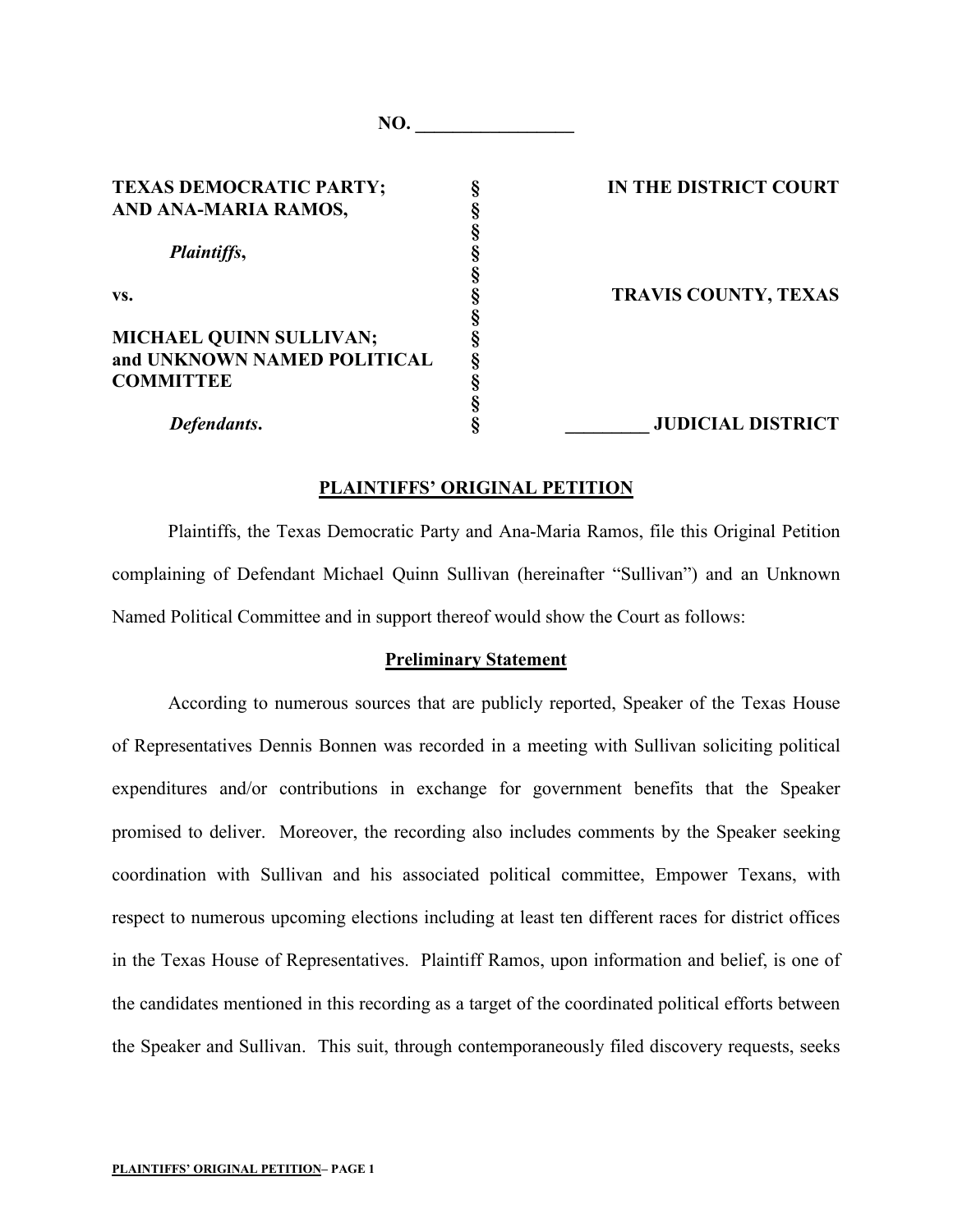production of this recording and other related information and also seeks injunctive relief as well as the recovery of damages and attorneys' fees for the violations of state campaign finance law.

#### **Parties**

Plaintiff Texas Democratic Party is a political party and a political committee as those terms are defined in the law and it is formed under the Texas Election Code. TDP holds its principal place of business in Travis County, Texas and may be served through its counsel herein.

Plaintiff Ana-Maria Ramos is the elected State Representative from House District 102. Plaintiff Ana-Maria Ramos is a resident of Dallas County, Texas and may be served through her counsel herein.

Defendant Michael Quinn Sullivan is a natural person who resides in Travis County, Texas. Defendant Sullivan is a principal of the political committee known as Empower Texans. He may be served with process at 11214 Windermere Mdws., Austin, TX 78759.

Defendant Unknown Political Committee is a political committee as defined in the Texas Election Code. Such political committee includes the Speaker, Sullivan and perhaps others working in concert to attempt to defeat members of the Texas House of Representatives, including Republicans and Democrats and, upon information and belief, its targets include Plaintiff Ramos and other members of the Texas Democratic Party.

#### **Venue**

Venue is proper in Travis County because a substantial part of the actions giving rise to this case occurred in Travis County and because a substantial part of the facts occurred in Travis County. *See* Tex. Civ. Prac. & Rem. Code § 15.002(a)(1). For example, the conversation that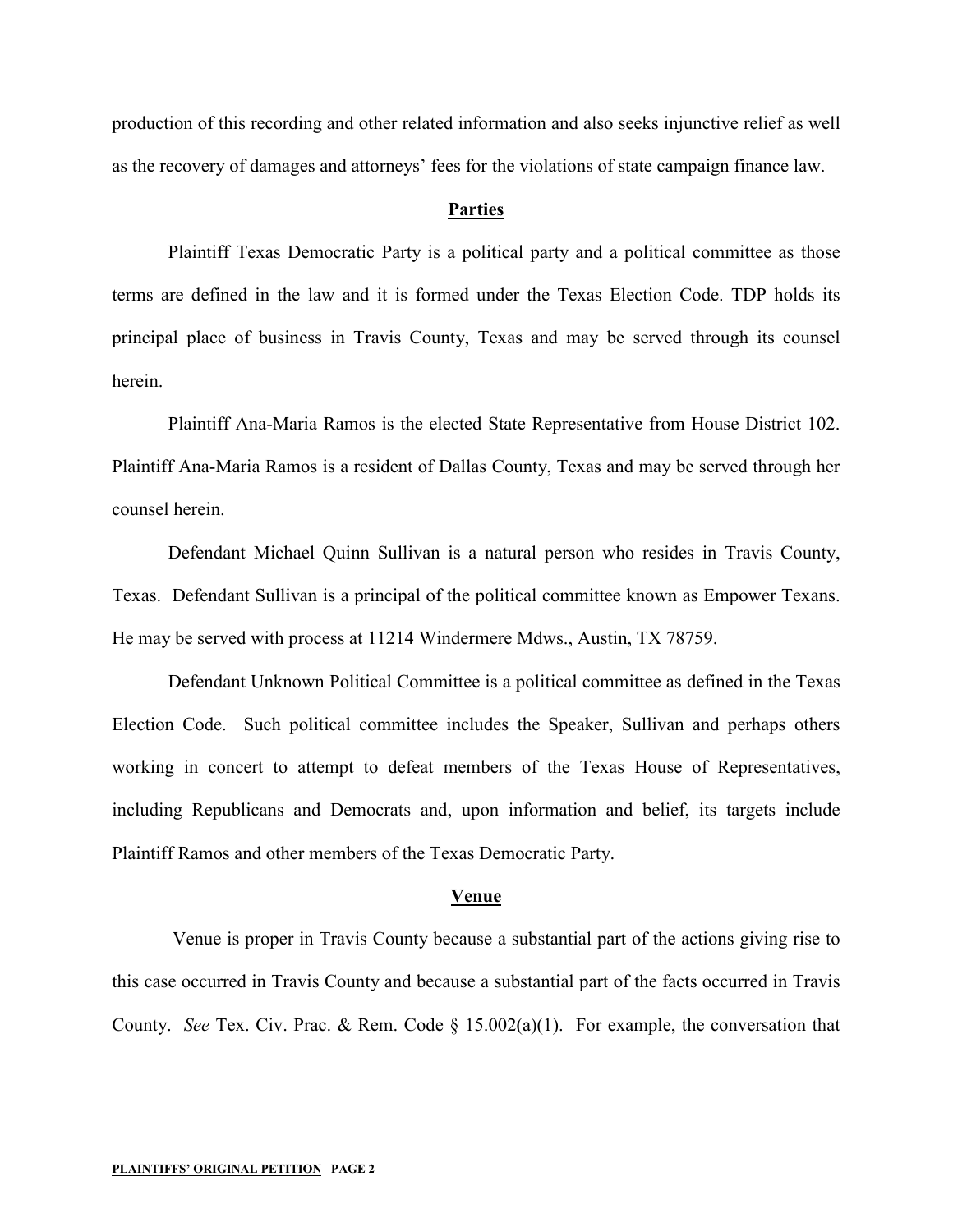was recorded occurred at the Texas Capitol Building in Travis County, Texas. Furthermore, upon information and belief, Defendant Sullivan resides in Travis County.

#### **Facts/Law**

On or about June 12, 2016, Texas Speaker Dennis Bonnen along with State Representative Dustin Burrows, Chair of the House Republican Caucus, conducted a meeting with Sullivan at the Texas Capitol. Sullivan recorded this meeting and has been allowing numerous persons to listen to the recording at his office in Travis County.

A number of persons who have listened to the recording have described its contents to members of the media. *See, e.g.,* [https://www.dallasnews.com/news/texas](https://www.dallasnews.com/news/texas-legislature/2019/08/05/brutally-candid-damaging-embarrassing-urging-caution-releasing-texas-speaker-audio)[legislature/2019/08/05/brutally-candid-damaging-embarrassing-urging-caution-releasing-texas](https://www.dallasnews.com/news/texas-legislature/2019/08/05/brutally-candid-damaging-embarrassing-urging-caution-releasing-texas-speaker-audio)[speaker-audio;](https://www.dallasnews.com/news/texas-legislature/2019/08/05/brutally-candid-damaging-embarrassing-urging-caution-releasing-texas-speaker-audio) [https://www.texastribune.org/2019/07/31/texas-house-speaker-dennis-bonnens](https://www.texastribune.org/2019/07/31/texas-house-speaker-dennis-bonnens-backroom-offer-allegedly-tape/)[backroom-offer-allegedly-tape/;](https://www.texastribune.org/2019/07/31/texas-house-speaker-dennis-bonnens-backroom-offer-allegedly-tape/) and [https://www.texastribune.org/2019/08/01/Texas-House](https://www.texastribune.org/2019/08/01/Texas-House-speaker-Dennis-Bonnen-accusations-what-we-know/)[speaker-Dennis-Bonnen-accusations-what-we-know/.](https://www.texastribune.org/2019/08/01/Texas-House-speaker-Dennis-Bonnen-accusations-what-we-know/) (accessed August 7, 2019).

Sullivan himself wrote and published an account of the recorded meeting. *See*  <https://texasscorecard.com/blog/bonnens-backroom-offer/> (accessed August 7, 2019).

The public reports of at least six people who have listened to the recording describe the Speaker soliciting campaign contributions and expenditures from Sullivan against at least ten Republican members of the Texas House as well as an unknown number of Democratic members, including Plaintiff Ramos. *See* [https://www.dallasnews.com/news/texas](https://www.dallasnews.com/news/texas-legislature/2019/08/05/brutally-candid-damaging-embarrassing-urging-caution-releasing-texas-speaker-audio)[legislature/2019/08/05/brutally-candid-damaging-embarrassing-urging-caution-releasing-texas](https://www.dallasnews.com/news/texas-legislature/2019/08/05/brutally-candid-damaging-embarrassing-urging-caution-releasing-texas-speaker-audio)[speaker-audio](https://www.dallasnews.com/news/texas-legislature/2019/08/05/brutally-candid-damaging-embarrassing-urging-caution-releasing-texas-speaker-audio) (accessed August 7, 2019).

One of the public reports on the contents of the recording demonstrates that Plaintiff Ramos was discussed at the meeting as a target of the political expenditures sought by the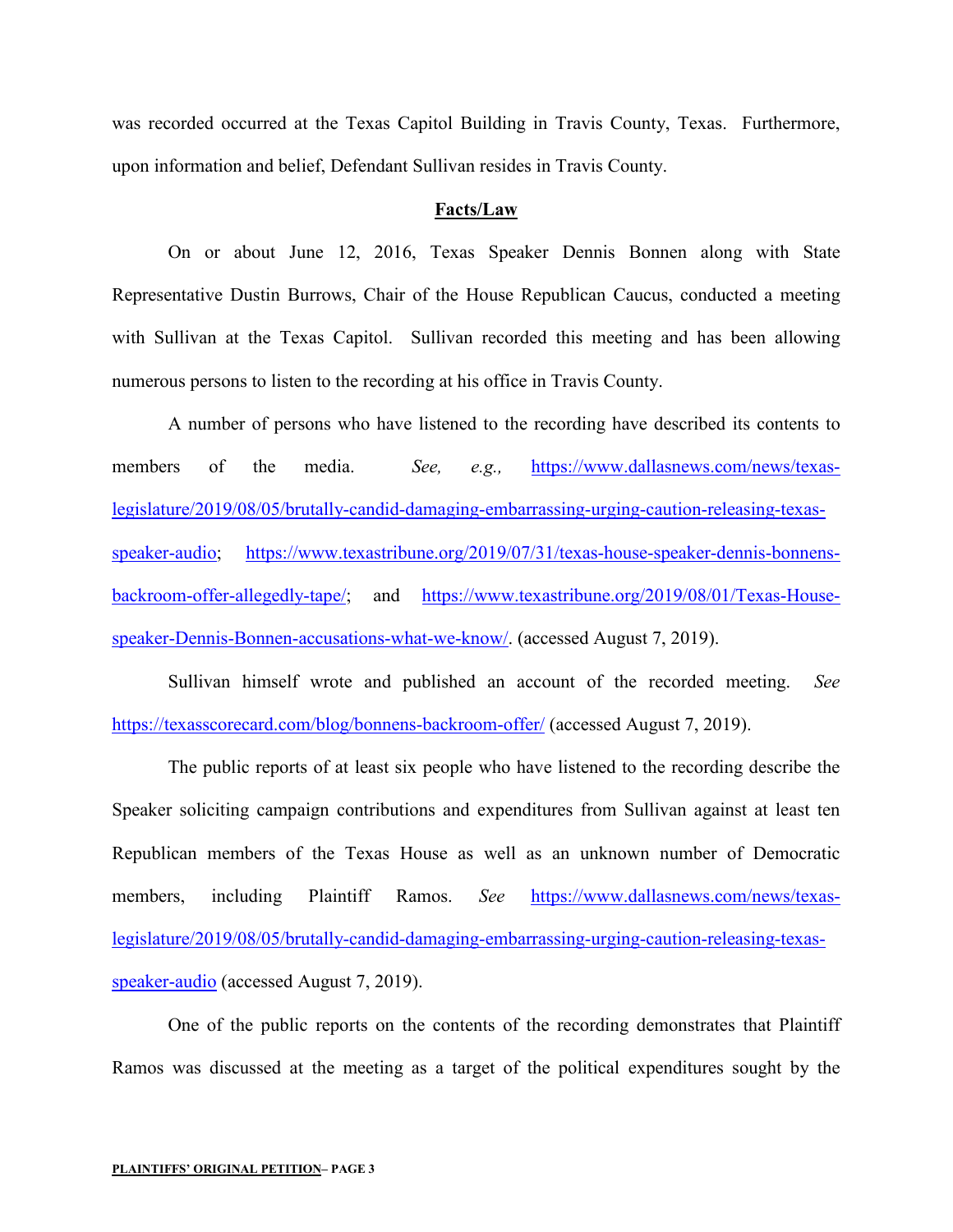Speaker. *See* <http://directactiontx.com/bonnen-audio-clear-as-a-bell-hit-list-given/> (accessed August 7, 2019).

Speaker Bonnen has since admitted to saying "terrible things" at the recorded meeting. *See* <https://www.texastribune.org/2019/08/06/dennis-bonnen-apologizes-michael-quinn-sullivan/> (accessed August 7, 2019).

According to sources who have listened to the video and/or who were present at the meeting, Speaker Bonnen is also described to have offered valuable government benefits, such as media credentials permitting persons to enter the Texas House Chamber when the House is in session, in exchange for political contributions and expenditures against his targeted political enemies. *See, e.g.,* <https://texasscorecard.com/blog/bonnens-backroom-offer/> (accessed August 7, 2019).

Texas Republicans and Democrats, as well as Speaker Bonnen, have called for the public release of the recording but it remains hidden from the Plaintiffs even when it is being listened to by innumerable others. *See* [https://www.dallasnews.com/news/texas](https://www.dallasnews.com/news/texas-legislature/2019/08/05/brutally-candid-damaging-embarrassing-urging-caution-releasing-texas-speaker-audio)[legislature/2019/08/05/brutally-candid-damaging-embarrassing-urging-caution-releasing-texas](https://www.dallasnews.com/news/texas-legislature/2019/08/05/brutally-candid-damaging-embarrassing-urging-caution-releasing-texas-speaker-audio)[speaker-audio](https://www.dallasnews.com/news/texas-legislature/2019/08/05/brutally-candid-damaging-embarrassing-urging-caution-releasing-texas-speaker-audio) (accessed August 7, 2019).

The meeting between Sullivan, the Speaker and Rep. Burrows amounted a coordination meeting between political actors intended to influence the election or defeat of specific candidates. This meeting, and any agreements reached, resulted in the formation of a political committee, as defined by state law. Such political committee is required to be registered with an appointed treasurer and, upon information and belief, it is not. Furthermore, certain public reports of campaign related activities are required to be filed and, upon information and belief,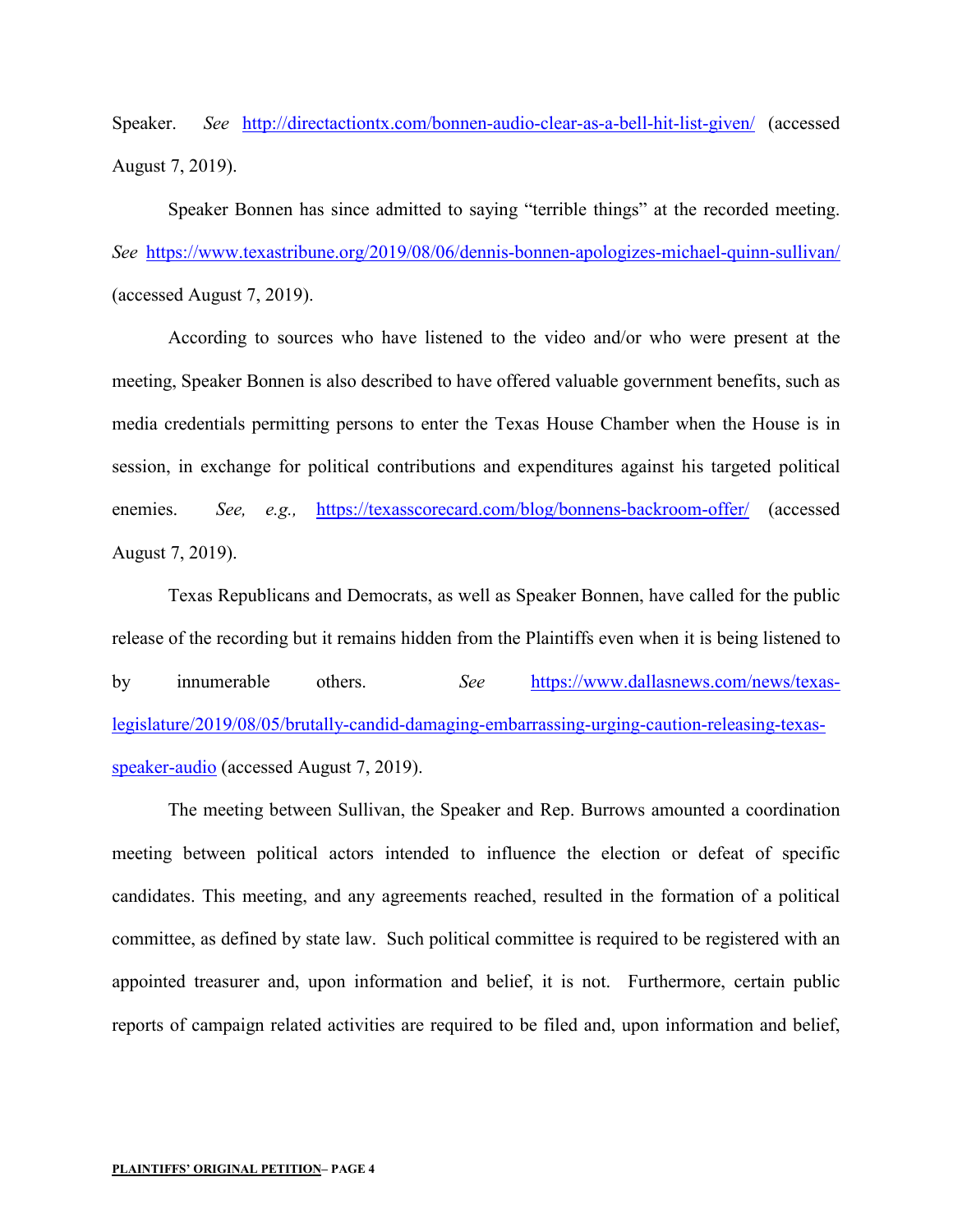they have not been filed. What is more, none of this activity is permitted by law to occur in the Capitol Building.

The political expenditures and contributions directed by Speaker Bonnen and Rep. Burrows are designed to be made in the name of another, to wit, Sullivan and/or Empower Texans. Expenditures made by one political actor or committee and directed by others is also illegal under Texas campaign finance law.

Moreover, offering the granting of public benefits in a scheme to support the election or defeat of a candidate for public office, as was reportedly done here, is also illegal under state law and itself is a campaign finance law violation.

These Plaintiffs were the targets, at least in part, of the political committee described herein and of the planned illegal contributions and expenditures solicited, discussed and/or agreed to at the recorded meeting and perhaps in other communications contemporaneous therewith.

#### **Texas Election Code**

The Texas Election Code specifically relaxes the common law requirements for an injunction for those harmed or threatened harm by a violation of the state's election laws. TEC 273.081. Specifically, this statute requires:

Sec. 273.081. INJUNCTION. A person who is being harmed or is in danger of being harmed by a violation or threatened violation of this code is entitled to appropriate injunctive relief to prevent the violation from continuing or occurring.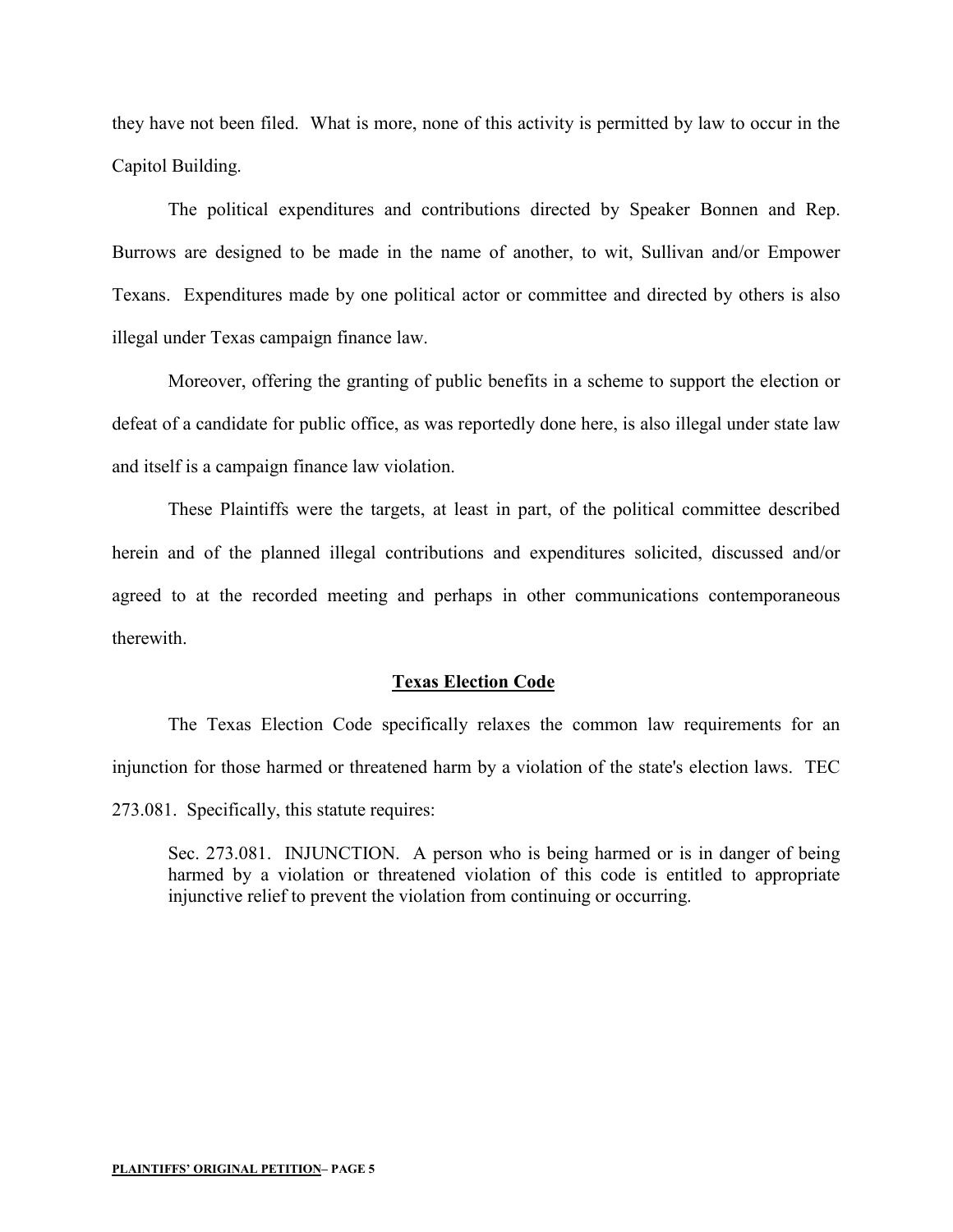Plaintiffs are harmed and are in danger of being harmed by the wrongful conduct described herein.

The activities described above and as reported by the media and Sullivan violate numerous provisions of the Texas Election Code including the following:

- 1. Making a contribution or expenditure in the name of another. TEC 253.001.
- 2. Unlawfully directing a campaign expenditure. TEC 253.002.
- 3. Unlawfully accepting a political contribution. TEC 253.003.
- 4. Making an expenditure from an unlawful contribution. TEC 253.005.
- 5. Making an expenditure that violates the Texas Election Code. TEC 253.004.
- 6. Making or accepting a contribution from a corporation. TEC 253.094.
- 7. A corporation making a contribution to a political party. TEC 253.104.
- 8. Making a contribution during the fundraising moratorium period. TEC 253.034
- 9. Making or authorizing a contribution while in the Capitol. TEC 253.039

#### **Claims for Relief**

#### **1. Declaratory Judgment**

Plaintiffs ask the Court to enter a declaratory judgment that the political activities described in the recording violate Texas state law.

#### **2. Claims for Damages**

In addition to the relief requested above, Plaintiffs pray for their damages under the claims permitted by Texas Election Code §§ 253.131-132. Specifically, Plaintiffs pray for judgment against Defendants for two times the amount of the wrongful contributions and expenditures as well as attorneys' fees as required by the aforementioned statutes. Plaintiffs seek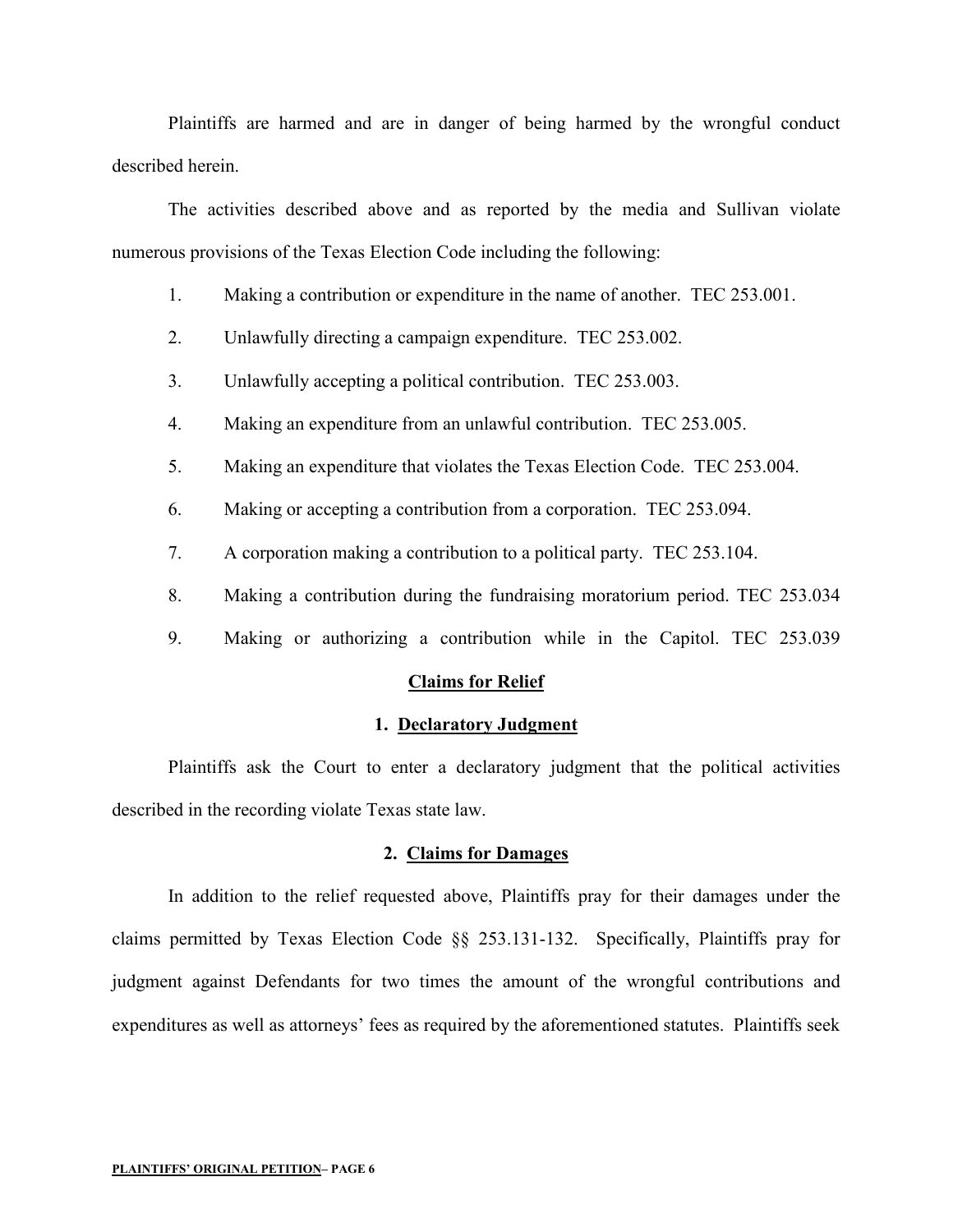this judgment against all defendants, jointly and severally. Plaintiffs further allege the Defendants are a part of a civil conspiracy and therefore each is liable for the acts of the other.

Pursuant to Tex. R. of Civ. Pro. 47, Plaintiffs hereby plead that the damages requested herein are within the jurisdiction limits of the Court. Plaintiffs seek monetary relief over \$100,000.00. This case should be handled under Level III discovery rules.

#### **3. Injunctive Relief**

Upon full discovery, Plaintiffs seek injunctive relief to prohibit any planned or ongoing campaign finance violations.

#### **Prayer**

For the foregoing reasons, Plaintiffs respectfully request that the Court cite the Defendants to answer herein and thereafter enter judgment against Defendants for the relief requested herein and all other relief to which Plaintiffs may show themselves justly entitled.

Respectfully submitted,

TEXAS DEMOCRATIC PARTY

#### **BRAZIL & DUNN, LLP**

*/s/ Chad W. Dunn*  Chad W. Dunn General Counsel State Bar No. 24036507 3303 Northland Drive, Suite 205 Austin, Texas 78731 Telephone: (512) 717-9822 Facsimile: (512) 515-9355 chad@brazilanddunn.com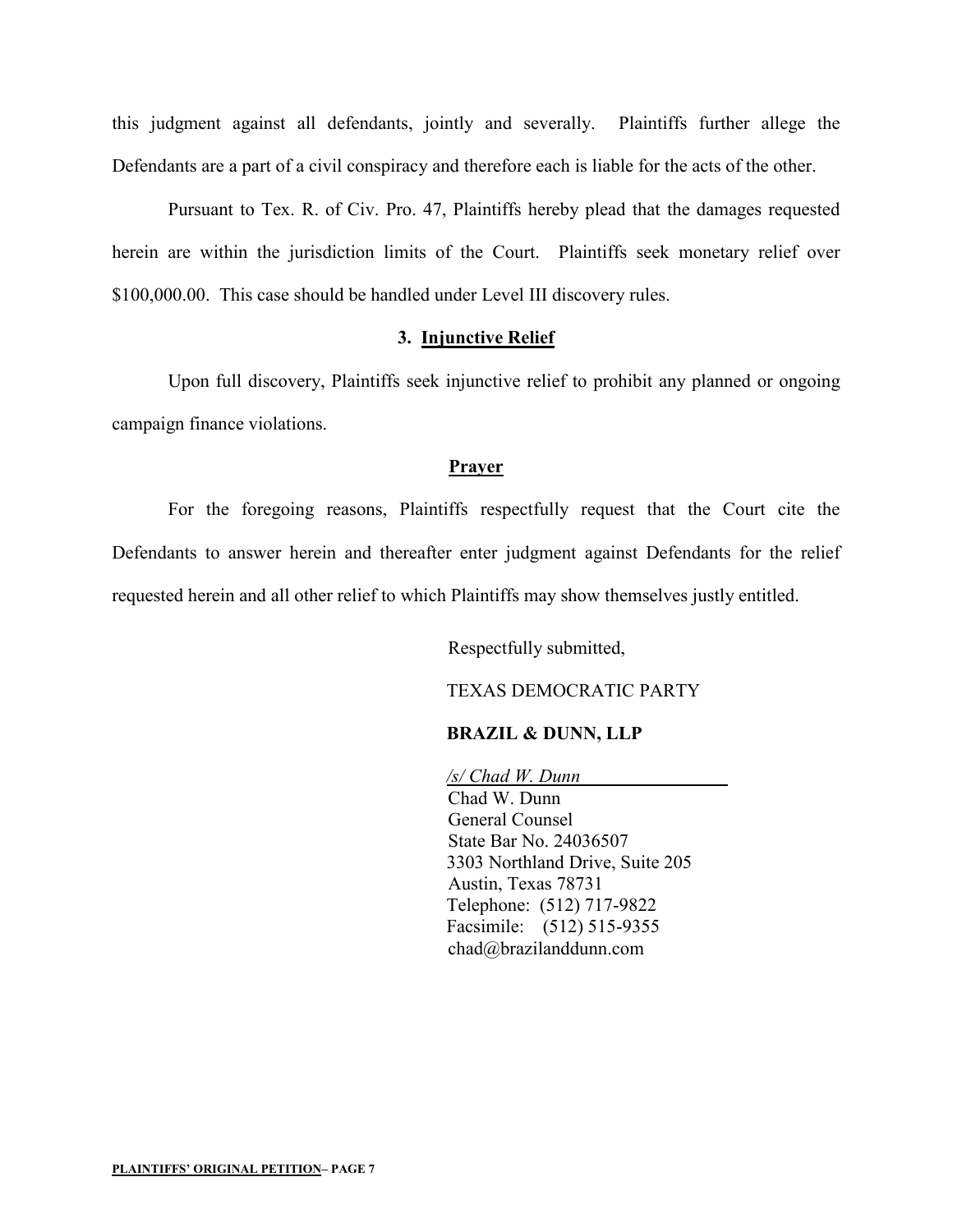K. Scott Brazil State Bar No. 02934050 13231 Champion Forest Drive, Suite 406 Houston, Texas 77069 Telephone: (281) 580-6310 Facsimile: (281) 580-6362 scott@brazilanddunn.com

# ATTORNEYS FOR PLAINTIFFS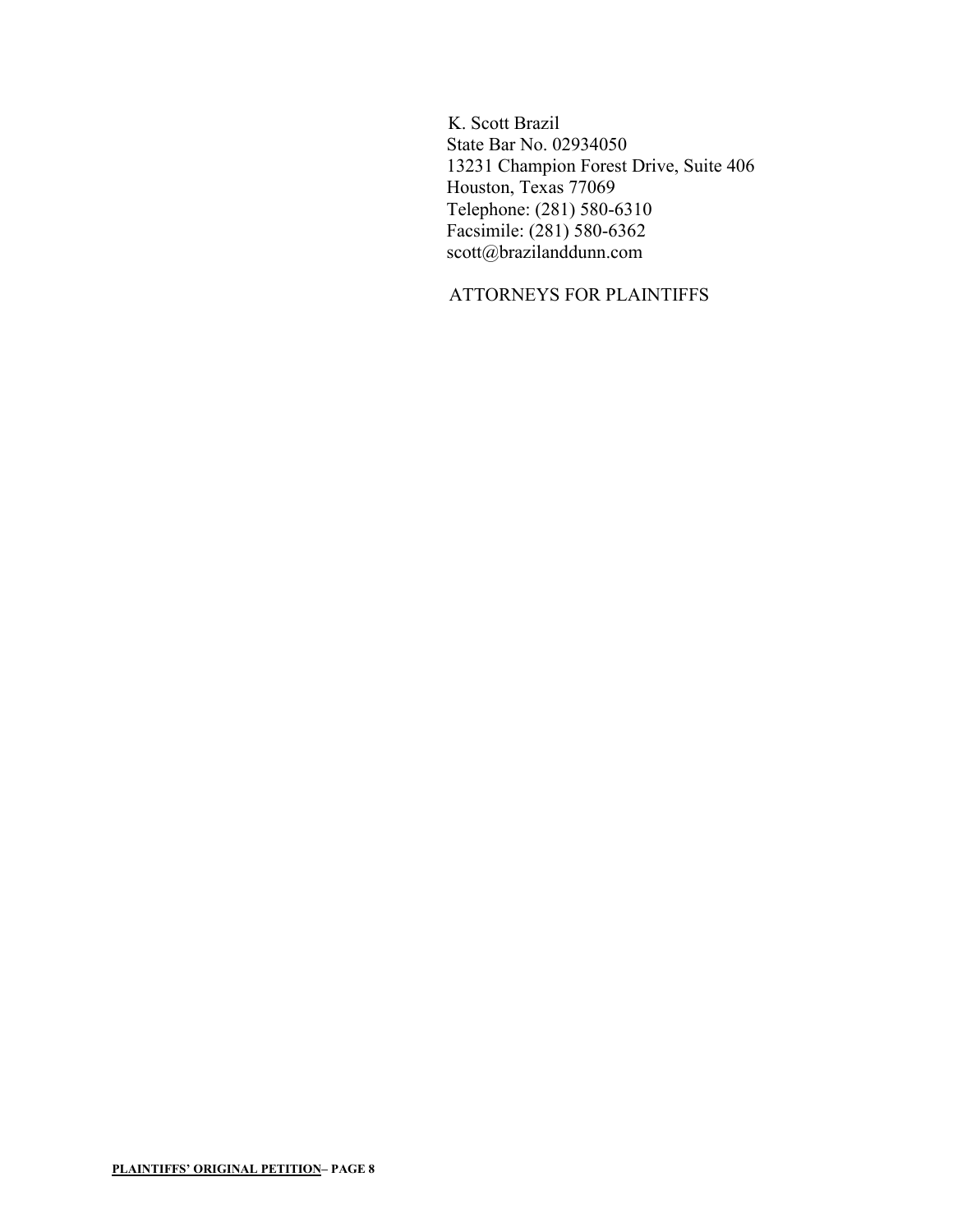| No.                                |                             |
|------------------------------------|-----------------------------|
| TEXAS DEMOCRATIC PARTY;            | IN THE DISTRICT COURT OF    |
| AND ANA-MARIA RAMOS,               |                             |
|                                    |                             |
| <b>Plaintiffs</b>                  |                             |
|                                    |                             |
| VS.                                | <b>TRAVIS COUNTY, TEXAS</b> |
|                                    |                             |
| <b>MICHAEL QUINN SULLIVAN; AND</b> |                             |
| <b>UNKNOWN NAMED POLITICAL</b>     |                             |
| <b>COMMITTEE,</b>                  |                             |
|                                    |                             |
| Defendants.                        | <b>JUDICIAL DISTRICT</b>    |

#### **PLAINTIFFS' FIRST REQUEST FOR PRODUCTION TO MICHAEL QUINN SULLIVAN AND UNKNOWN NAMED POLITICAL COMMITTEE**

#### TO: DEFENDANTS MICHAEL QUINN SULLIVAN AND UNKNOWN NAMED POLITICAL COMMITTEE.

COMES NOW Plaintiffs, TEXAS DEMOCRATIC PARTY and ANA-MARIA RAMOS, in her capacity as State Representative from House District 102, (hereinafter "TDP" or "Texas Democratic Party") herein and in accordance with Rule 196 of the *Texas Rules of Civil Procedure* files the following Requests for Production addressed to Defendants, MICHAEL QUINN SULLIVAN and UNKNOWN NAMED POLITICAL COMMITTEE. (collectively referred to as "Defendants").

You are notified that your answers to these Requests for Production of Documents must be answers made under oath and properly sworn under oath, that your sworn answers must be filed in separate paragraphs in writing, and that these sworn answers must be made and filed within fifty (50) days from the date upon which you receive a copy of this pleading, all as provided by Rule 196 of the *Texas Rules of Civil Procedure*. You are further notified that you are under a continuing duty to reasonably amend your answers if you obtain information on the basis of which (a) you know that the answer was incorrect when made, or (b) you know that the answer though correct when made, is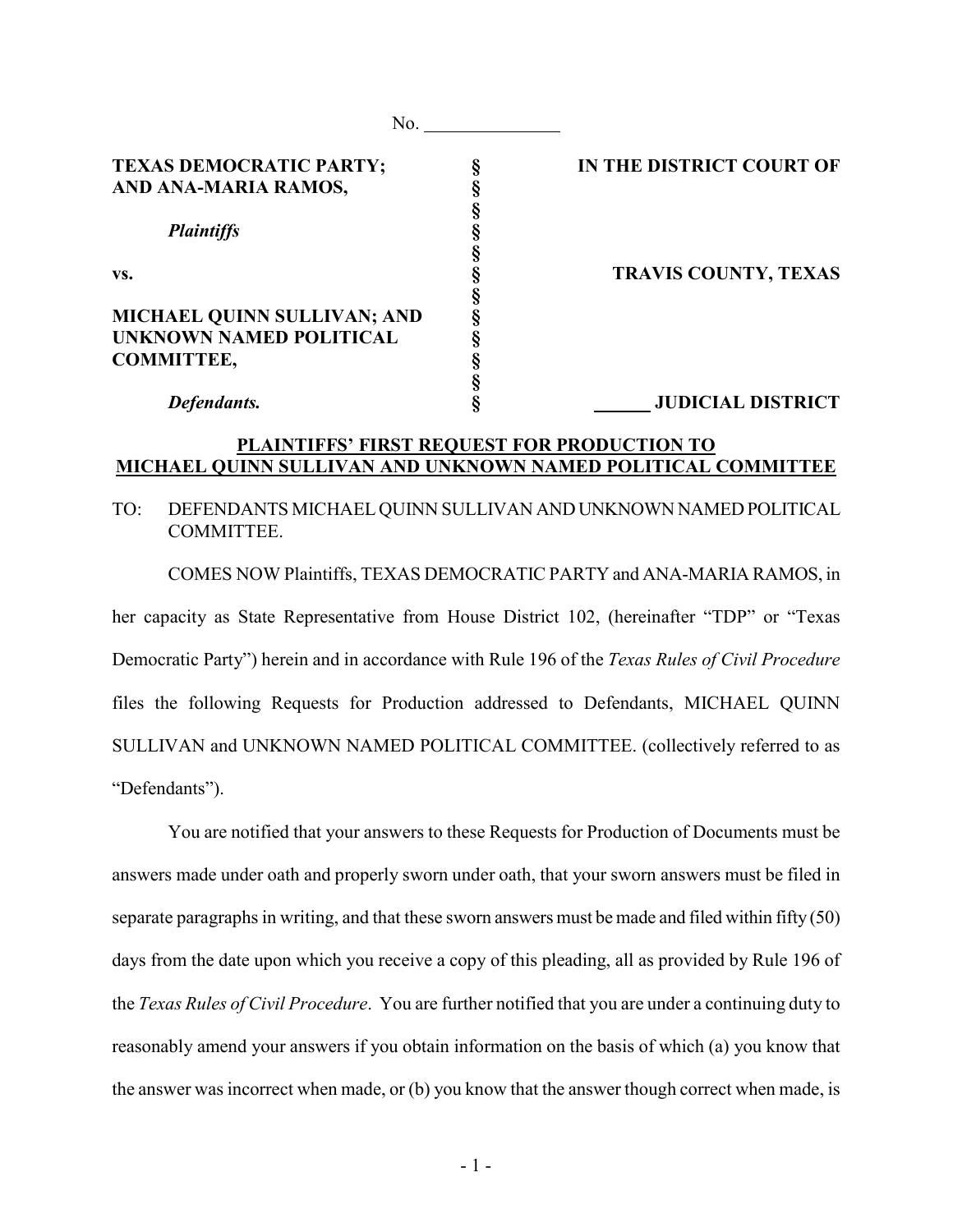no longer true, and the circumstances are such that failure to amend the answer is in substance a knowing concealment.

You are further notified that the destruction of any materials responsive to requests herein is a violation of law that could result in criminal and/or civil penalties.

You are further charged with the duty to supplement your answer and/or response if you later obtain information upon which (1) you know that your answer and/or response to one or more of the Requests for Production was incorrect when made or (2) you know that your answer and/or response to one or more of the Requests for Production is no longer true and the circumstances are such that a failure to amend your answers and/or responses is in substance a knowing concealment.

The following definitions and instructions apply to each of the Requests for Production set forth herein, are deemed incorporated, and supplement any particular definitions and requests for information contained therein unless expressly stated to the contrary within any such request.

"You," "your" and/or "Defendants" shall mean Defendants MICHAEL QUINN SULLIVAN, Individually and in his capacity as principal of the political committee known as EMPOWER TEXANS, and UNKNOWN NAMED POLITICAL COMMITTEE, all agents, representatives, insurance carriers, experts, investigators, consultants, employees, attorneys, or any other person or entity acting by or on behalf of Defendants MICHAEL QUINN SULLIVAN, Individually and in his capacity as principal of the political committee known as EMPOWER TEXANS, and UNKNOWN NAMED POLITICAL COMMITTEE.

"Person" shall include any entity, including individuals, associations, companies, firms, partnerships, joint ventures, corporations, trust, estates, agencies, departments, bureaus, and boards.

"Document" or "documents" refers to all writings, recordings and photographs including all originals and duplicates as defined in the *Texas Rules of Civil Procedure* and the *Texas Rules of Civil*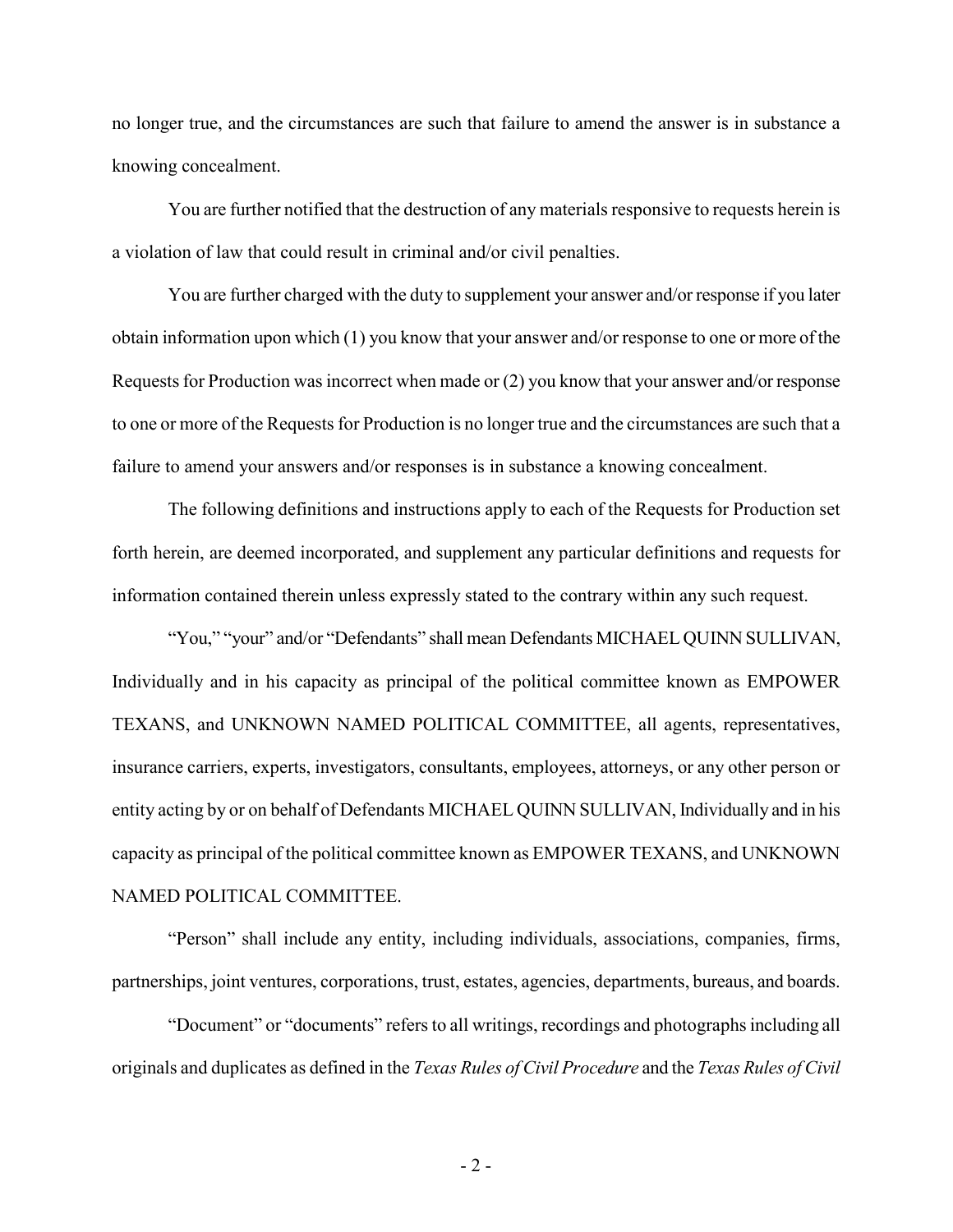*Evidence* within the possession, control, or custody of the Defendants or in the hands of any experts, agents, representatives, attorneys, or consultants of Defendants, including, but not limited to, memoranda, correspondence, reports (including drafts, preliminary, intermediate, and final reports), studies, minutes, diaries, notes, transcripts, microfilm, tapes, input, output and printouts, mechanical and electrical records, telephone and telegraphic communications, speeches and all other recorded information, whether recorded in writing, electrically or mechanically, and all things similar to any of the foregoing, however denominated by Defendants, and any and all other documents within the scope of the *Texas Rules of Civil Procedure* or the *Texas Rules of Evidence*.

"Documents" shall also refer to non-identical copies of documents or copies of documents; notwithstanding that the originals thereof are not in the possession, custody, control of Defendants, and every copy of a document which contains handwritten or other notations or which otherwise does not duplicate the original or any other copy, and all attachments to any document.

"Identify" when used with reference to persons who were or are still employed by or associated with Defendants means to state his or her full name, present or last known business affiliation or position, present or last known mailing address, present or last known telephone number and all positions or business associations with Defendants during the time period covered by these Requests for Production.

"Identify" when used with reference to any individual or natural person other than those who were or are presently employed by or associated with Defendants, means to state the individual's name and present business and home addresses, his or her present or last known telephone numbers, his or her present or last known position and business affiliation, and his or her position and business affiliation at the time or times in question.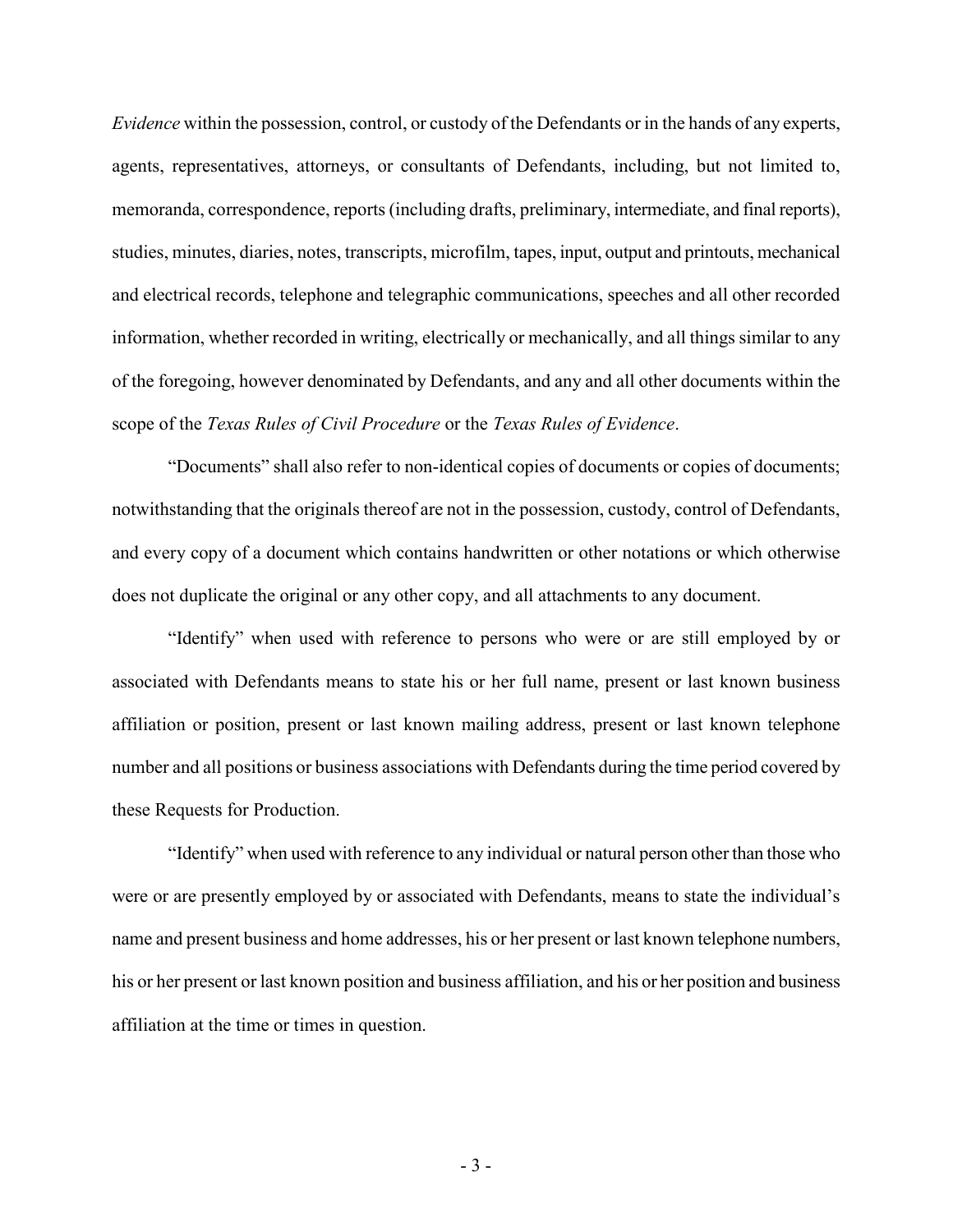"Identify" when used with reference to a document means to state the date and author, preparer, all addresses, any other recipients, the general subject matter, the type of document (*e.g.*, letter memorandum, chart) and its present or last known location and custodian. If any such document is no longer in existence or no longer in your possession, custody or control, state the disposition that was made of it, the reason for such disposition, and the date thereof and identify all persons who have knowledge of the contents thereof.

"Identify" when referring to any entity shall mean to state its full name, the address of its principal place of business or principal location, and its form of organization (*e.g.,* corporation, partnership). Once an entity has thus been identified in answer to a Request for Production, it shall be sufficient thereafter to identify such entity by name only.

"Incident," "Accident," or "Occurrence" shall mean the events made the basis of this suit.

If you claim any document requested is privileged or not subject to discovery, for each document state the date it was generated, who wrote it, to whom it was sent (if anyone), a brief description of the nature of the document, and the privilege earned.

These questions are continuing in nature and require supplementation in the event that you or your attorneys become aware of further information between the time the answers are given and the time of trial.

Dated this  $8<sup>th</sup>$  day of August, 2019.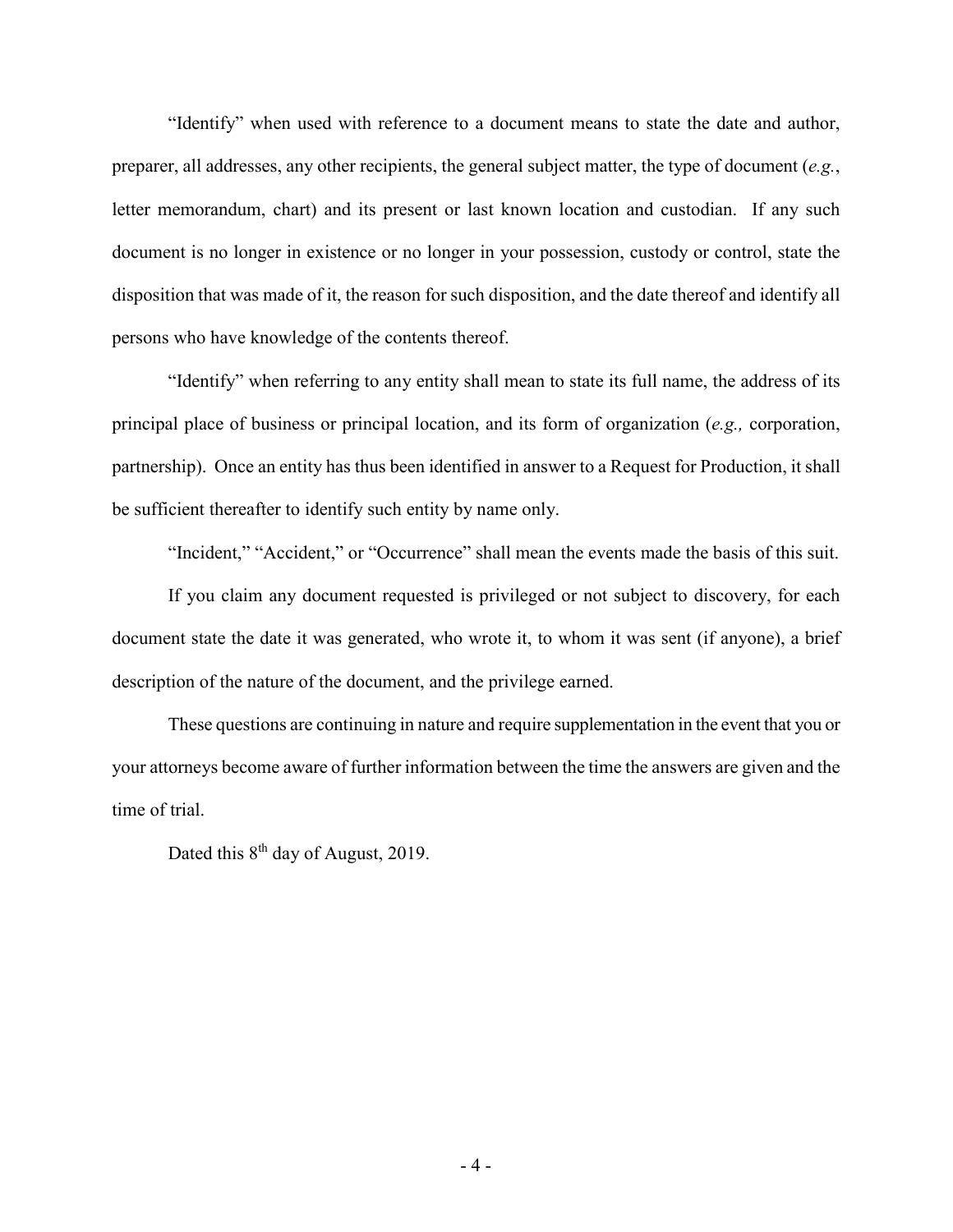Respectfully submitted,

## TEXAS DEMOCRATIC PARTY

# **BRAZIL & DUNN, LLP**

/s/ Chad W. Dunn Chad W. Dunn General Counsel State Bar No. 24036507 3303 Northland Drive, Suite 205 Austin, Texas 78731 Telephone: (512) 717-9822 Facsimile: (512) 515-9355 chad@brazilanddunn.com

K. Scott Brazil State Bar No. 02934050 13231 Champion Forest Drive, Suite 406 Houston, Texas 77069 Telephone: (281) 580-6310 Facsimile: (281) 580-6362 scott@brazilanddunn.com

## ATTORNEYS FOR PLAINTIFFS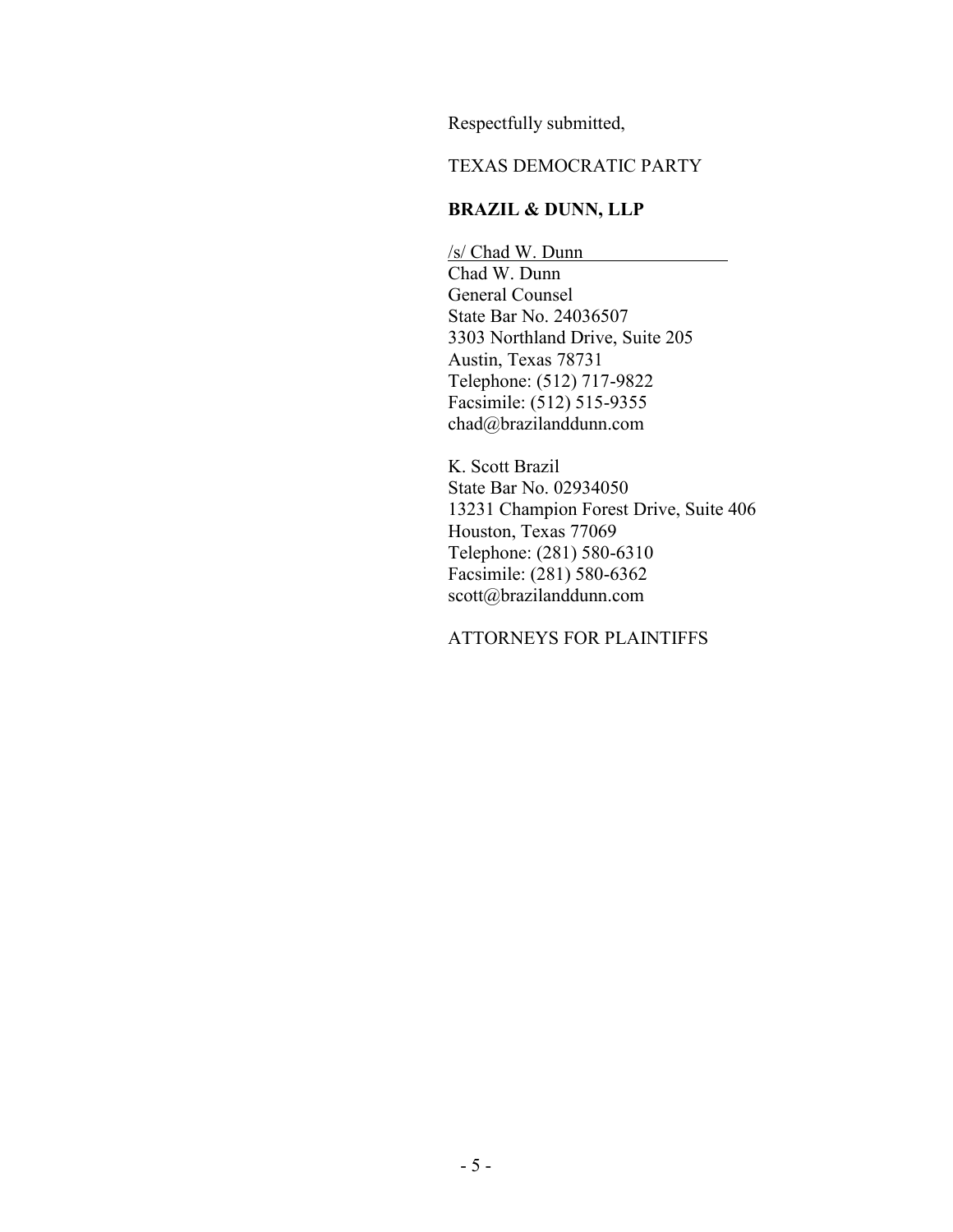## **REQUESTS FOR PRODUCTION**

Please produce true and correct copies of the following:

## **REQUEST FOR PRODUCTION NO. 1:**

Produce the full recording you admit to having made of your meeting with Speaker Dennis Bonnen that occurred on or around June 12, 2019.

### **RESPONSE:**

## **REQUEST FOR PRODUCTION NO. 2:**

Produce any recordings you have made with Speaker Dennis Bonnen and/or Representative Dustin Burrows.

### **RESPONSE:**

### **REQUEST FOR PRODUCTION NO. 3:**

Any and all correspondence, facsimiles, e-mails, text messages or other electronic communications by, between or among any defendant or any other person relating to the circumstances at issue in this case, including Speaker Dennis Bonnen and/or Rep. Burrows.

### **RESPONSE:**

### **REQUEST FOR PRODUCTION NO. 4:**

Any and all communications between you and others concerning the events and discussions in the June 12, 2019 recorded conversation made the basis of this suit.

### **RESPONSE:**

### **REQUEST FOR PRODUCTION NO. 5:**

Any and all filings you or someone has made with the Texas Election Commission that form the basis, even in part, of your defense to this case.

### **RESPONSE:**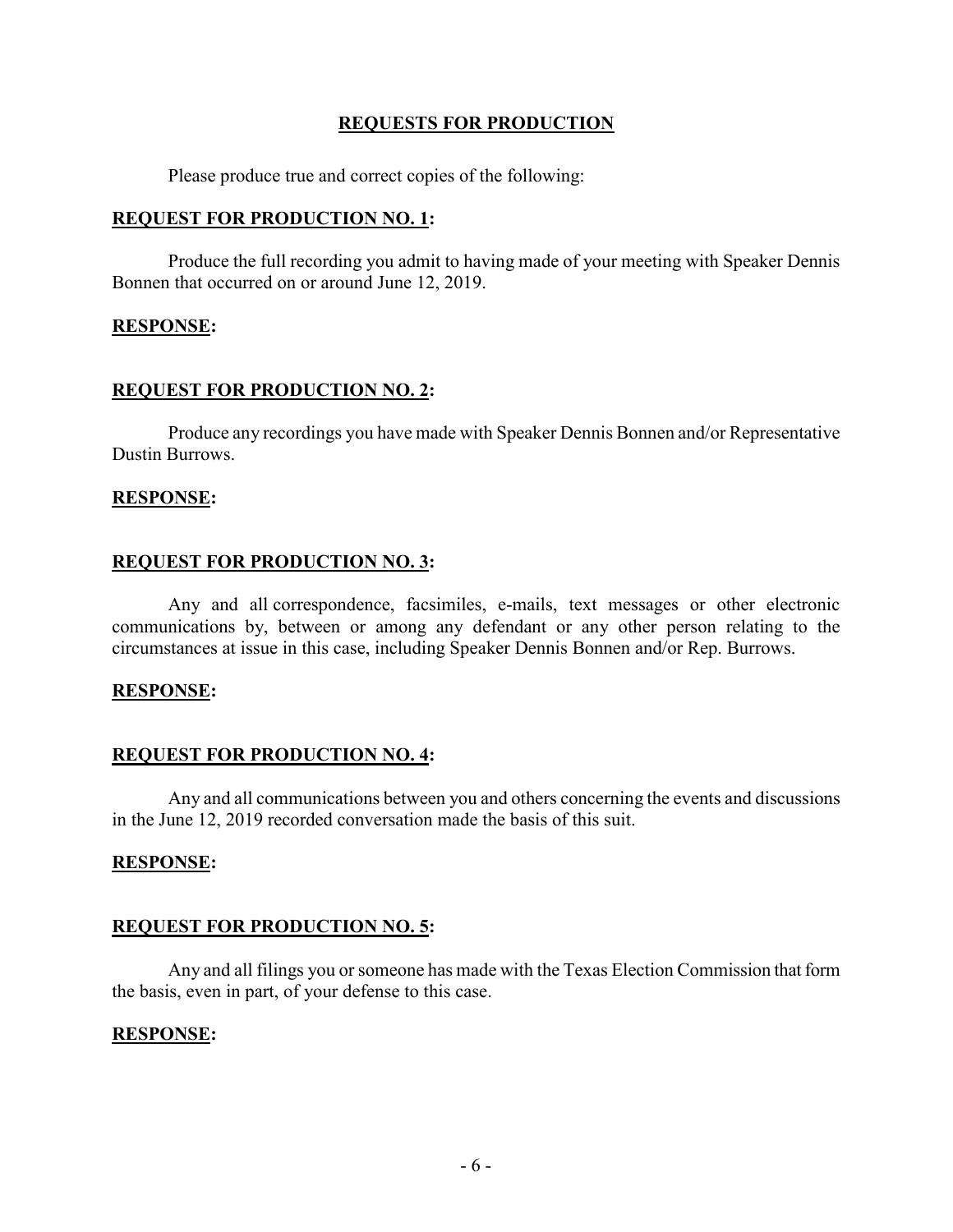# **REQUEST FOR PRODUCTION NO. 6:**

Any and all documents reflecting your efforts to gain press credential to access the Texas House.

## **RESPONSE:**

# **REQUEST FOR PRODUCTION NO. 7:**

Any and all documents reflecting or referencing the identities of persons who have listened to the recording made basis of this lawsuit.

### **RESPONSE:**

## **REQUEST FOR PRODUCTION NO. 8:**

Any and all communications with other elected officials or their staffs concerning the June 12, 2019 meeting made the basis of this lawsuit.

## **RESPONSE:**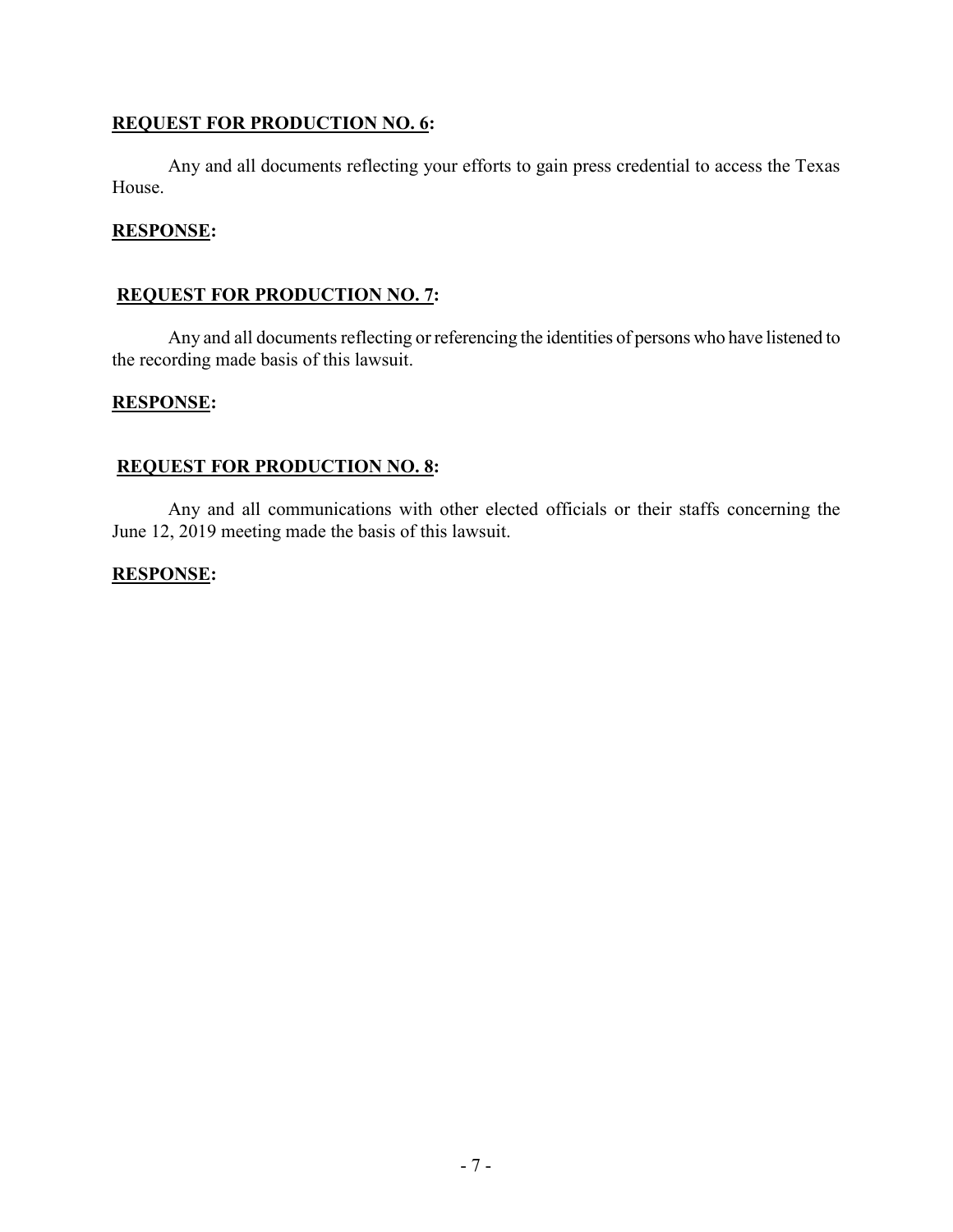| No.                            |                             |
|--------------------------------|-----------------------------|
| <b>TEXAS DEMOCRATIC PARTY;</b> | IN THE DISTRICT COURT OF    |
| AND ANA-MARIA RAMOS,           |                             |
|                                |                             |
| <b>Plaintiffs</b>              |                             |
|                                |                             |
| VS.                            | <b>TRAVIS COUNTY, TEXAS</b> |
|                                |                             |
| MICHAEL QUINN SULLIVAN; AND    |                             |
| <b>UNKNOWN NAMED POLITICAL</b> |                             |
| <b>COMMITTEE,</b>              |                             |
|                                |                             |
| Defendants.                    | <b>JUDICIAL DISTRICT</b>    |

## **PLAINTIFFS' FIRST REQUEST FOR DISCLOSURE TO MICHAEL QUINN SULLIVAN AND UNKNOWN NAMED POLITICAL COMMITTEE**

## TO: DEFENDANTS MICHAEL QUINN SULLIVAN AND UNKNOWN NAMED POLITICAL COMMITTEE.

COME NOW Plaintiffs, TEXAS DEMOCRATIC PARTY and ANA-MARIA RAMOS, in

her capacity as State Representative from House District 102, (hereinafter "TDP" or "Texas

Democratic Party") herein and in accordance with Rule 194 of the *Texas Rules of Civil Procedure*

file the following Request for Disclosure to Defendants MICHAEL QUINN SULLIVAN AND

UNKNOWN NAMED POLITICAL COMMITTEE. (collectively referred to as "Defendants").

Dated this  $8<sup>th</sup>$  day of August, 2019.

Respectfully submitted,

TEXAS DEMOCRATIC PARTY

#### **BRAZIL & DUNN, LLP**

/s/ Chad W. Dunn Chad W. Dunn General Counsel State Bar No. 24036507 3303 Northland Drive, Suite 205 Austin, Texas 78731 Telephone: (512) 717-9822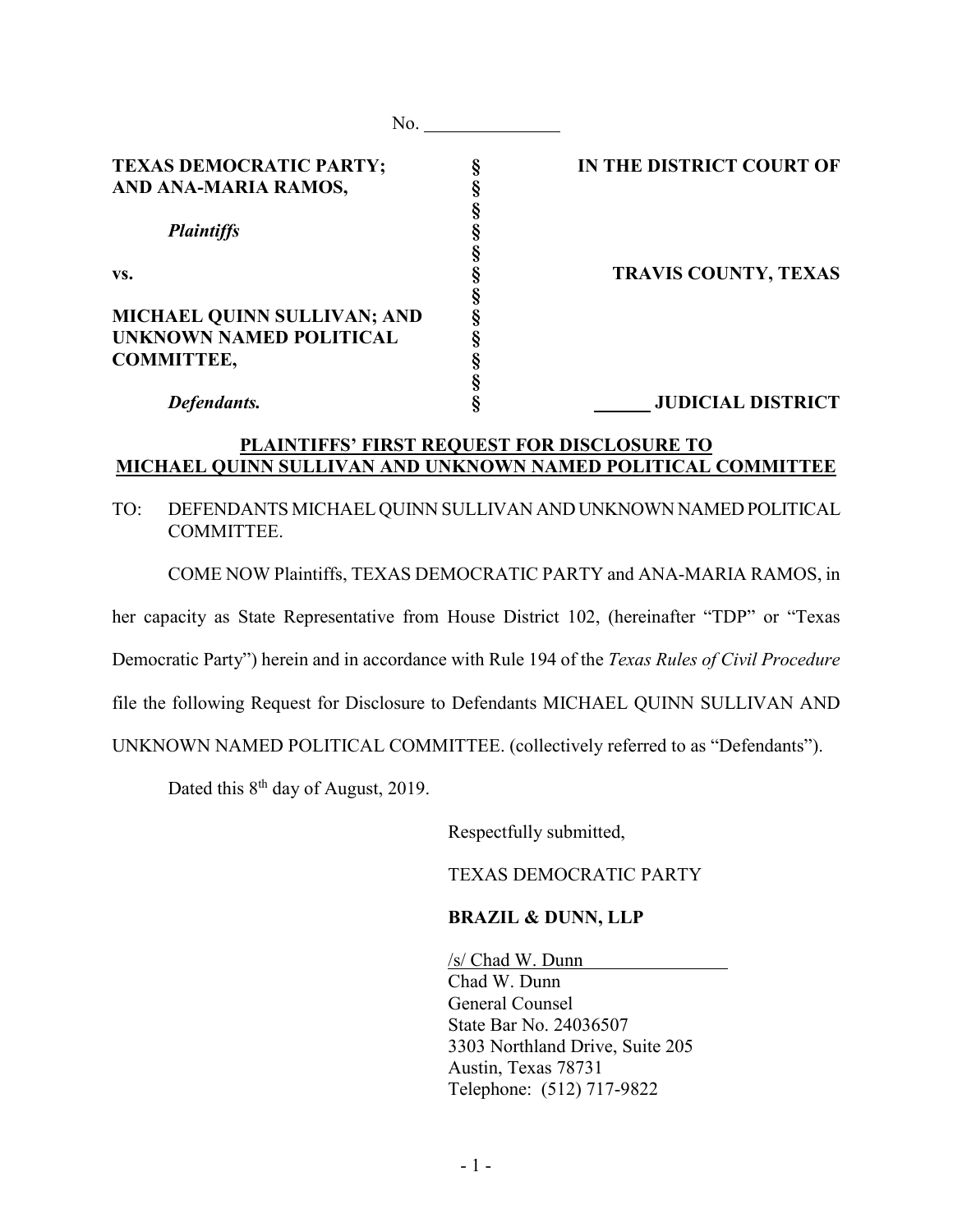Facsimile: (512) 515-9355 chad@brazilanddunn.com

K. Scott Brazil State Bar No. 02934050 13231 Champion Forest Drive, Suite 406 Houston, Texas 77069 Telephone: (281) 580-6310 Facsimile: (281) 580-6362 scott@brazilanddunn.com

ATTORNEYS FOR PLAINTIFFS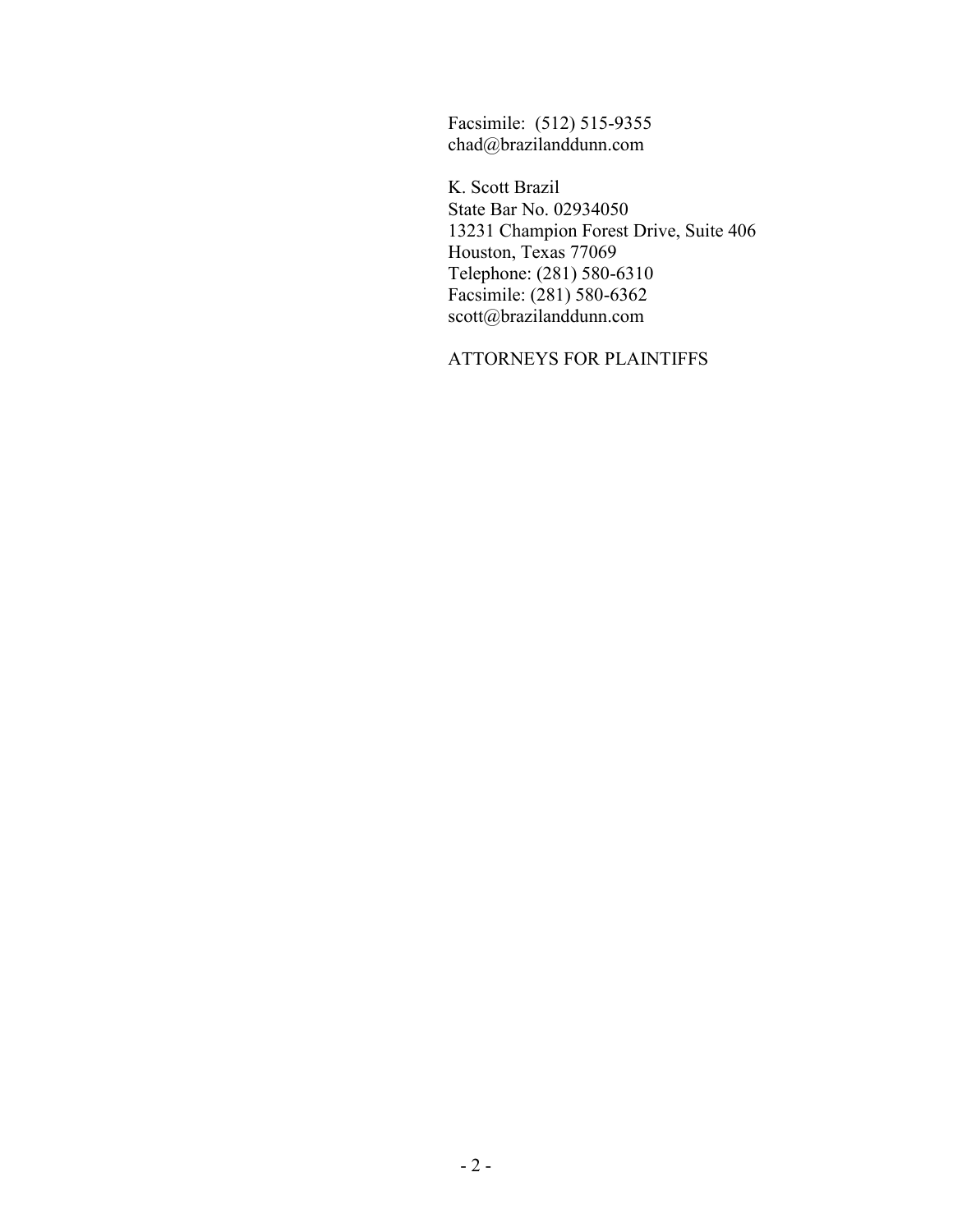# **REQUEST FOR DISCLOSURE**

(a) The correct names of the parties to the lawsuit:

Response:

(b) The name, address and telephone number of any potential parties:

Response:

(c) The legal theories, and in general, the factual bases of the responding party's claims or defenses:

Response:

(d) The amount and method of calculating economicdamages:

Response:

(e) The name, address and telephone number of persons having knowledge of relevant facts, and a brief statement of each identified persons connection with the case.

## Response:

- (f) For any testifying expert:
	- (1) the expert's name, address, and telephone number;
	- (2) the subject matter on which the expert will testify;
	- (3) the general substance of the expert's mental impressions and opinions and a brief summary of the basis for them, or if the expert is not retained by, employed by, or otherwise subject to the control of the responding party, documents reflecting such information;
	- (4) if the expert is retained by, employed by, or otherwise subject to the control of the responding party:
		- (A) all documents, tangible things, reports, models, or data compilations that have been provided to, reviewed by, or prepared by or for the expert in anticipation of the expert's testimony; and
		- (B) the expert's current resume and bibliography;

Response: